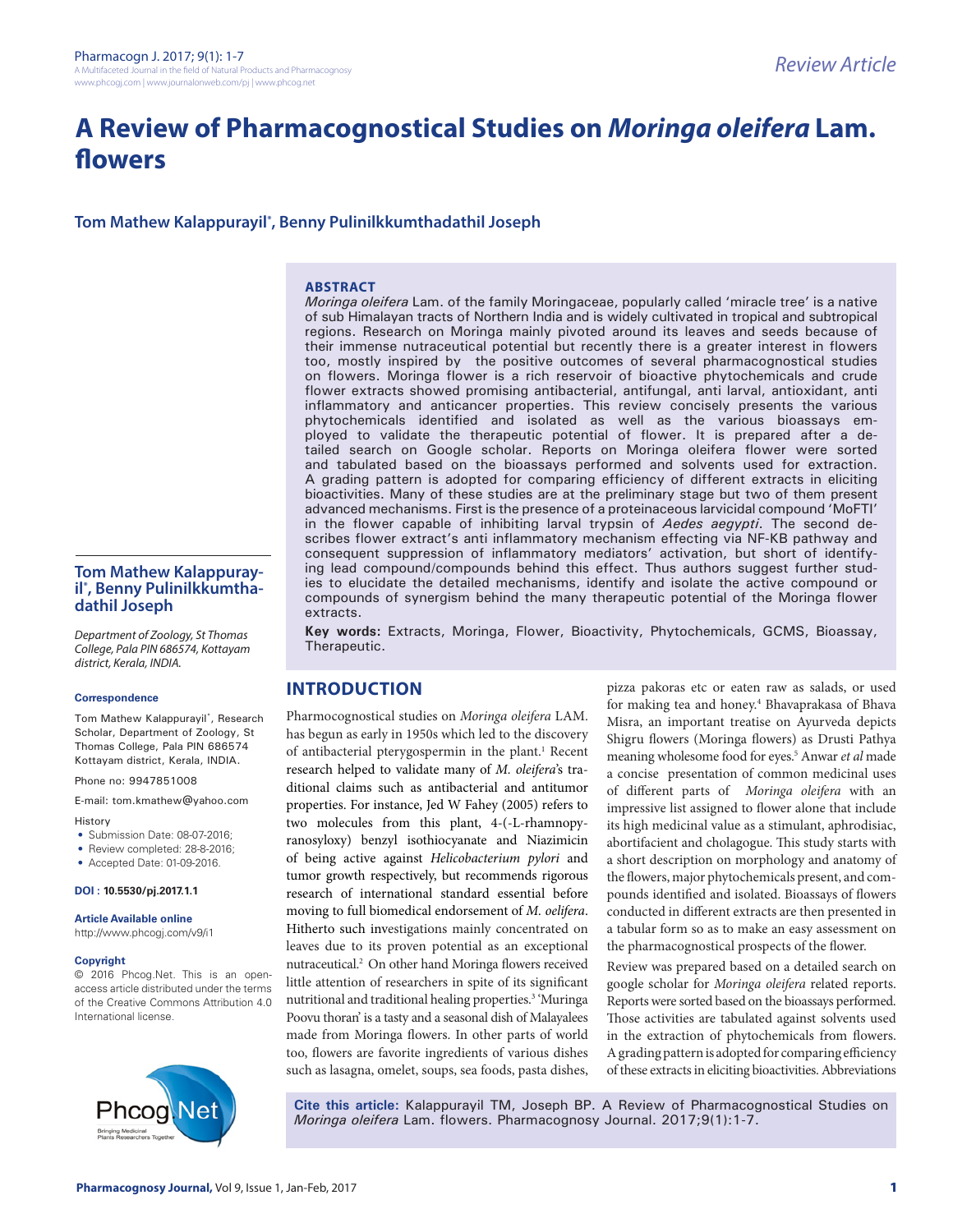H, M, L and N were used for noting the High, Medium, Low and Nil activity of extracts. These comparisons are true on results obtained from a single assay, but not necessarily between different assays. Nevertheless they are helpful in understanding the efficiency of solvents in eliciting a particular bioactivity.

# THE MORINGA FLOWER

#### *Morphology and anatomy*

Flowers are fragrant yellowish white, bisexual born in 10 to 25 cm long axillary, compound inflorescence called panicles. Individual flowers slightly zygomorphic have dimensions of about 1 cm length by 2 cm breadth set in a basal cup of thalamus namely hypanthium. Sepals and petals are five in numbers, free, unequal, reflexed and spathulate. Stamens five, dorsifixed filaments of different lengths with posterior ones longest with yellow one celled anthers bending downwards There are five staminodes alternating with the stamens forming an outer whorl. The gynoecium is tricarpellary syncarpous borne on a small gynophore. The ovary continues into a long style which protrude out of anthers and end in creamy white and pitted stigma. Reports suggest a pollen presentation mechanism for behind the overall logistics<sup>6-9</sup> There are two peaks of flowering October-November rainy season and April-May summer season.<sup>10</sup>

#### *Phytochemistry*

Proximate analysis found that percentage of dry weight of proteins in flowers is 18.92, ash 9.68, lipids 2.91, dietary fibre 32.45 and non structural carbohydrate 36.04 which suggest a comparable nutritional profile for leaves and flowers.<sup>11</sup> Total Antioxidant Content of flower is also found higher than other plant parts.<sup>12</sup> Flower contains all the 20 amino acids and the percentage of essential to nonessential amino acids is almost equal.13 The vitamin C content in flowers was found to be in highest 77.502 to 224.672 mg/100 g when compared to other parts.<sup>14</sup> A number of qualitative analysis of various flower extracts confirmed the presence of saponins, tannins, alkaloids, flavonoids, steroids, glycosides, terpenoids and phenols etc though there are some slight differences in reports, most probably arising out of protocols followed for sample preparation and extraction.15-21 Most of them air dried fresh flowers, powdered and macerated with occasional soxhlation and employed distilled water, methanol, acetone, ethyl acetate, chloroform or hexane etc for extraction. The yield for various solvents is found to be in the order of Aqueous> Methanol> Ethanol> Acetone> Ethyl acetate> Hexane. Preferred solvent is methanol as it found to contain the most bioactive fractions. Generally the phytochemical composition depends on the geographical location and age of the plant and extraction protocols.<sup>3</sup>

# Major compounds identified

Modern analytical tools were employed to profile the phytochemical composition of Moringa flowers. Gas Chromatography Mass spectrometry (GCMS) done on methanol extract of flowers identified 26 compounds in which ethyl oleate, quinic acid and cis -9- hexadecenal are the major constituents with reported anticancer, anti inflammatory, antioxidant properties.22 Simultaneous distillation-extraction and capillary gas chromatography/mass spectrometry of flower volatile compounds identified Seventy-four molecules in which the major compounds are (E)-nerolidol (13.33%) α-terpineol (7.8%) and benzyl isothiocyanate  $(6.4\%)$ .<sup>23</sup> When freeze-dried samples were used for extraction and analysis by HPLC-DAD-electrospray mass spectrometry showed presence of 22 compounds that include Glucosinolates such as benzyl glucosinolate, 4-hydroxybenzyl glucosinolate, 4-O-(a-L-rhamnopyranosyloxy)-benzyl glucosinolate, 4-O-(a-L-acetyl rhamnopyranosyloxy)-benzyl glucosinolate; phenolics such as 5-Caffeoylquinic acid, 3-Caffeoylquinic acid; flavonoids such as Quercetin 3-O-rutinoside, Quercetin 3-O-glucoside, Quercetin 3-O-(6"-malonyl glucoside) Kaempferol 3-O-glucoside, Kaempferol

3-O-rutinoside, Kaempferol 3-O-(6"-malonyl glucoside) and Isorhamnetin 3-O-(6-malonyl glucoside).<sup>24</sup> When hydroethanolic crude flower extracts is subjected to HPLC- DAD-ESI MS/MS analysis the list of tentative compounds include Quinic acid, 4-p coumaryolquinic acid, Quercetin 3 O acetyl glucoside, Kaempferol-3-O acetyl hexoside, Octadecenoic acid, Heneicosanoic acid, Behenic ( docosanoic) acid.25 Presence of a proteinaceous Trypsin inhibitor or MoFTI in aqueous flower preparations was reported.<sup>21</sup> Backed by this impressive biochemical profile, attempts begin to isolate purify and characterize these compounds but so far the list include only a few -rhamnetin 3-O-(2`` galloyl)–β-D-galactopyranosyl-4`-β-D-xylopyranoside,26 Kaempferol-7- O-β-D-alloside,<sup>27</sup> quercetin 3-O-α-L rhamnosyl (1→ 6) β D-glucoside,<sup>28</sup> and a proteinaceous MoFTI.<sup>29</sup> On the other hand crude flower extracts has been put into all sort of pharmacognostical studies with several promising outcomes in the way. The scope of such studies can be easily accessed from the Table 1.

#### *Pharmacognostical studies*

Most of pharmacognostical studies on Moringa flowers are reported recently. These studies are summarized in the Table 1 in which bioassays performed, solvent extracts employed, results obtained and significance of each study are shown. To compare the efficiency of extract in eliciting a particular bioactivity, four abbreviations 'H', 'M', 'L' and 'N' are used where H stands for high activity, M for medium, L for low and N for nil activity. The numbers accompanying each of this letters denote the corresponding reference.

# **DISCUSSSION**

It is evident that Moringa flower is under extensive phytochemical and pharmacological studies for the last couple of years. There are several studies supporting the therapeutic potential of moringa flower. They employed different extracts and covered diverse assays such as antibacterial, antifungal, anti protozoan, larvicidal, antioxidant, anti inflammatory, hepatoprotective, anticancer, osteo protective, uterotonic, antisickling, biofortification, bioremediation and nanoparticle synthesising properties. To make comparison of solvent efficiency easier, abbreviations H, M L and N were used, corresponding to the high, medium, low and nil activities. Within a report these comparisons are true and indicate their relative efficiency but not necessarily for different reports. Antibacterial studies against of 15 species by either disc or agar well diffusion found methanol and ethanol extracts producing high inhibition zones. Dichloromethane a non polar solvent is also reported to possess antibacterial activity. Antifungal properties were reported for chloroform extracts while ethyl acetate extract is active against protozoan *Leishmania donovani.* Mosquito larvicidal activity of flower extract is studied elaborately and a proteinaceous Trypsin inhibitor Factor isolated from flower is held responsible for the property. Interestingly larvicidal effect is noted for methanol and ethyl acetate extract too. There are several notable studies on the antioxidant properties of aqueous, methanol, ethanol and acetone extracts of flower. Antioxidant assays such as DPPH, FRAP and TEAC proved that flower has highest total antioxidant content than other plant parts. Though anti inflammatory studies were few, positive results were observed for several parameters such as activation of anti inflammatory mediators and suppression of pro inflammatory mediators. Hepato protective nature of flower extract is essentially an extension of its anti inflammatory and antioxidant potential and they produced good results *in vivo* with mice models. Bone protective potential of the methanol and ethanol extracts tested osteoblast stimulating potential and overall effect is promising. Uterotonic and anti sickling potential of flower yielded positive results Non-traditional application of flower extracts especially in dairying, bioremediation, biofortification and nanoparticle synthesis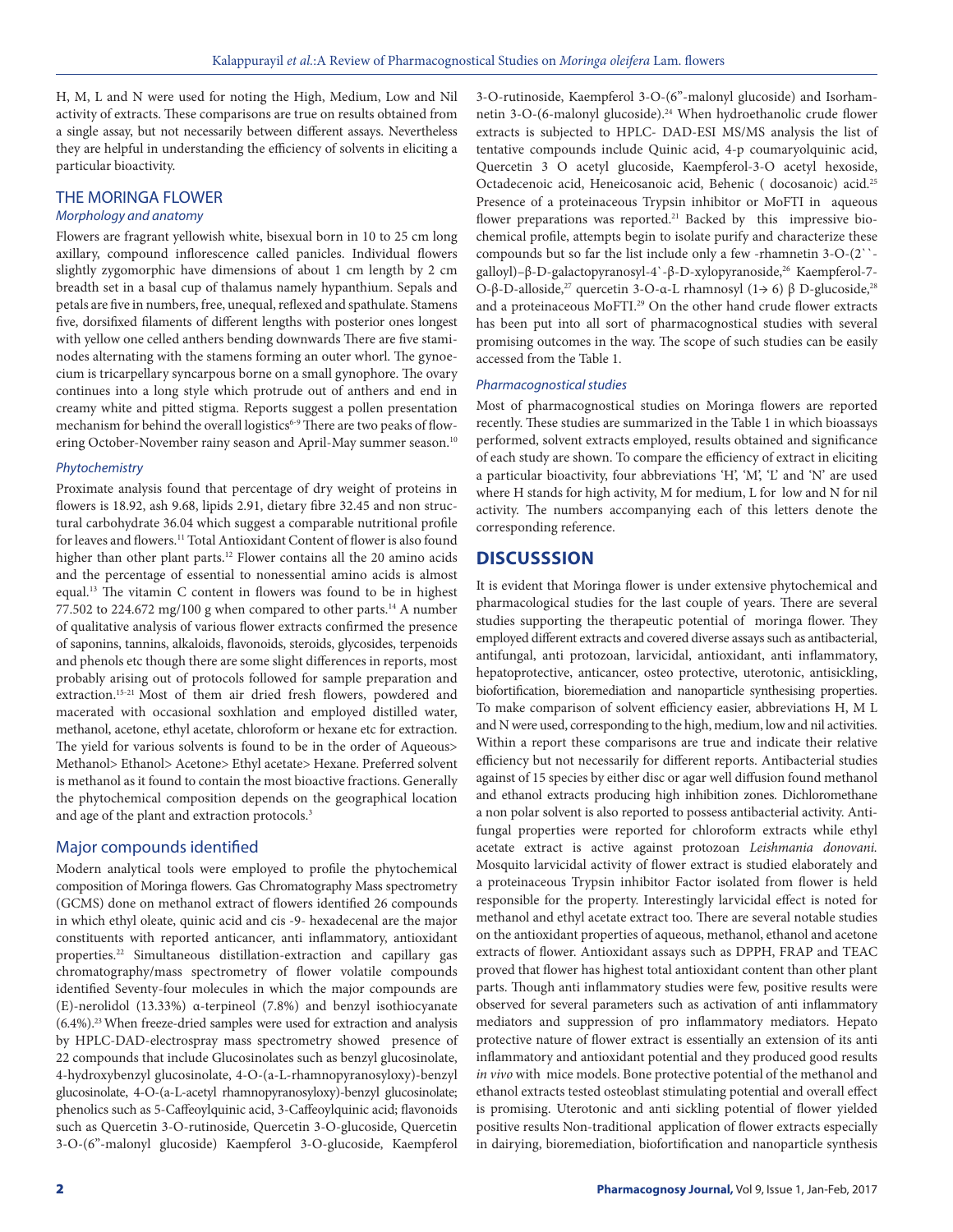|                                                                                                                                                                                                                                                                                                                                                                                                                                                                                                                                                                                                                                                                                                                                                                                                                                                                                                                                                                                                                                                                                                                                                                                                                                         | elucidate the mechanism of<br>properties. Detailed studies<br>are required to identify the<br>compounds involved and<br>Highly promising activity<br>Flower has antibacterial<br>Suggest further studies<br>but need more studies<br><b>Comments</b><br>action |
|-----------------------------------------------------------------------------------------------------------------------------------------------------------------------------------------------------------------------------------------------------------------------------------------------------------------------------------------------------------------------------------------------------------------------------------------------------------------------------------------------------------------------------------------------------------------------------------------------------------------------------------------------------------------------------------------------------------------------------------------------------------------------------------------------------------------------------------------------------------------------------------------------------------------------------------------------------------------------------------------------------------------------------------------------------------------------------------------------------------------------------------------------------------------------------------------------------------------------------------------|----------------------------------------------------------------------------------------------------------------------------------------------------------------------------------------------------------------------------------------------------------------|
| Æ<br>$\rm N^{30}$<br>$\mathbf{N}^{30}$<br>뿐<br>$\mathbf{M}^{32}$<br>MO<br>$\mathbf{M}^{32}$<br>$\mathbf{M}^{32}$<br>$\mathbf{M}^{32}$<br>$\mathbf{M}^{32}$<br>$\mathbf{H}^{32}$<br>$\mathbf{H}^{32}$<br>$\mathbf{H}^{32}$<br>$\mathbf{H}^\mathsf{35}$<br>$H^{35}$<br>ರ<br><b>Activity of extracts</b><br>$\mathbf{M}^{32}$<br>$\mathbf{M}^{32}$<br>$\mathbf{M}^{32}$<br>$\mathbf{M}^{32}$<br>$\mathbf{M}^{32}$<br>$\mathbf{M}^{32}$<br>$\mathbf{M}^{32}$<br>$\mathbf{H}^{32}$<br>$\mathbf{H}^{34}$<br>$\mathbf{H}^{34}$<br>岳<br>$\mathbf{H}^{34}$<br>QC<br>$H^{30}$ , $H^{16}$<br>$\mathbb{H}^{30}\mathbb{M}^{32}$<br>H<br>$\rm H^{16}$<br>$\rm M^{16}$<br>$\rm M^{16}$<br>$\mathbf{M}^{33}$<br>$\mathbf{M}^{33}$<br>$\mathbf{M}^{32}$<br>$\mathbf{M}^{32}$<br>$\mathbf{M}^{32}$<br>$\mathbf{M}^{32}$<br>$\mathbf{H}^{32}$<br>$\mathbb{H}^{32}$<br>$\mathbb{H}^{32}$<br>$\mathbf{M}^{35}$<br>$\mathbf{M}^{33}$<br>$\mathbf{M}^{35}$<br>$\mathbf{M}^{31}$<br>$\mathbf{H}^{30}$<br>$\mathbf{H}^{30}$<br>$\mathbf{H}^{33}$<br>$L^{31}$<br>$\mathsf{L}^{31}$<br>폾<br>$\mathbf{L}^{31}$<br>$\rm M^{30}$<br>$\mathbf{M}^{33}$<br><b>AQ</b><br>$\mathbf{M}^{33}$<br>$\tilde{\mathbf{N}}^{\text{SO}}$<br>$\mathbf{L}^{34}$<br>$\mathbf{L}^{34}$ | Scope for detailed studies<br>No activity                                                                                                                                                                                                                      |
|                                                                                                                                                                                                                                                                                                                                                                                                                                                                                                                                                                                                                                                                                                                                                                                                                                                                                                                                                                                                                                                                                                                                                                                                                                         |                                                                                                                                                                                                                                                                |
|                                                                                                                                                                                                                                                                                                                                                                                                                                                                                                                                                                                                                                                                                                                                                                                                                                                                                                                                                                                                                                                                                                                                                                                                                                         |                                                                                                                                                                                                                                                                |
|                                                                                                                                                                                                                                                                                                                                                                                                                                                                                                                                                                                                                                                                                                                                                                                                                                                                                                                                                                                                                                                                                                                                                                                                                                         |                                                                                                                                                                                                                                                                |
|                                                                                                                                                                                                                                                                                                                                                                                                                                                                                                                                                                                                                                                                                                                                                                                                                                                                                                                                                                                                                                                                                                                                                                                                                                         |                                                                                                                                                                                                                                                                |
|                                                                                                                                                                                                                                                                                                                                                                                                                                                                                                                                                                                                                                                                                                                                                                                                                                                                                                                                                                                                                                                                                                                                                                                                                                         |                                                                                                                                                                                                                                                                |
|                                                                                                                                                                                                                                                                                                                                                                                                                                                                                                                                                                                                                                                                                                                                                                                                                                                                                                                                                                                                                                                                                                                                                                                                                                         |                                                                                                                                                                                                                                                                |
|                                                                                                                                                                                                                                                                                                                                                                                                                                                                                                                                                                                                                                                                                                                                                                                                                                                                                                                                                                                                                                                                                                                                                                                                                                         |                                                                                                                                                                                                                                                                |
|                                                                                                                                                                                                                                                                                                                                                                                                                                                                                                                                                                                                                                                                                                                                                                                                                                                                                                                                                                                                                                                                                                                                                                                                                                         |                                                                                                                                                                                                                                                                |
|                                                                                                                                                                                                                                                                                                                                                                                                                                                                                                                                                                                                                                                                                                                                                                                                                                                                                                                                                                                                                                                                                                                                                                                                                                         |                                                                                                                                                                                                                                                                |
|                                                                                                                                                                                                                                                                                                                                                                                                                                                                                                                                                                                                                                                                                                                                                                                                                                                                                                                                                                                                                                                                                                                                                                                                                                         |                                                                                                                                                                                                                                                                |
|                                                                                                                                                                                                                                                                                                                                                                                                                                                                                                                                                                                                                                                                                                                                                                                                                                                                                                                                                                                                                                                                                                                                                                                                                                         |                                                                                                                                                                                                                                                                |
|                                                                                                                                                                                                                                                                                                                                                                                                                                                                                                                                                                                                                                                                                                                                                                                                                                                                                                                                                                                                                                                                                                                                                                                                                                         |                                                                                                                                                                                                                                                                |
|                                                                                                                                                                                                                                                                                                                                                                                                                                                                                                                                                                                                                                                                                                                                                                                                                                                                                                                                                                                                                                                                                                                                                                                                                                         |                                                                                                                                                                                                                                                                |
|                                                                                                                                                                                                                                                                                                                                                                                                                                                                                                                                                                                                                                                                                                                                                                                                                                                                                                                                                                                                                                                                                                                                                                                                                                         |                                                                                                                                                                                                                                                                |
|                                                                                                                                                                                                                                                                                                                                                                                                                                                                                                                                                                                                                                                                                                                                                                                                                                                                                                                                                                                                                                                                                                                                                                                                                                         |                                                                                                                                                                                                                                                                |
|                                                                                                                                                                                                                                                                                                                                                                                                                                                                                                                                                                                                                                                                                                                                                                                                                                                                                                                                                                                                                                                                                                                                                                                                                                         |                                                                                                                                                                                                                                                                |
|                                                                                                                                                                                                                                                                                                                                                                                                                                                                                                                                                                                                                                                                                                                                                                                                                                                                                                                                                                                                                                                                                                                                                                                                                                         |                                                                                                                                                                                                                                                                |
|                                                                                                                                                                                                                                                                                                                                                                                                                                                                                                                                                                                                                                                                                                                                                                                                                                                                                                                                                                                                                                                                                                                                                                                                                                         |                                                                                                                                                                                                                                                                |
|                                                                                                                                                                                                                                                                                                                                                                                                                                                                                                                                                                                                                                                                                                                                                                                                                                                                                                                                                                                                                                                                                                                                                                                                                                         |                                                                                                                                                                                                                                                                |
|                                                                                                                                                                                                                                                                                                                                                                                                                                                                                                                                                                                                                                                                                                                                                                                                                                                                                                                                                                                                                                                                                                                                                                                                                                         |                                                                                                                                                                                                                                                                |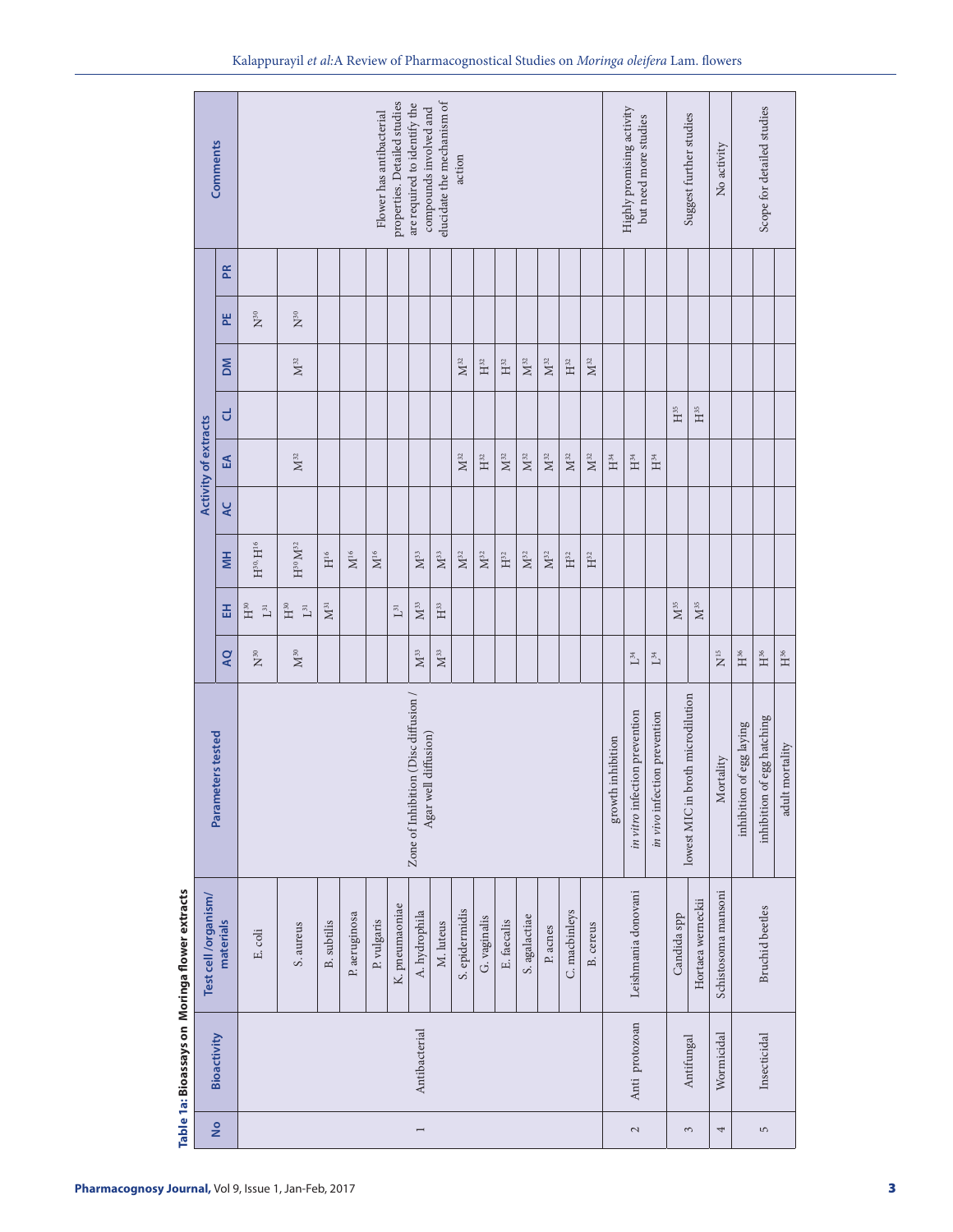| $\mathbf{H}^{29}$<br>$\mathbf{N}^{29}$<br>$\mathbf{H}^{29}$<br>$\rm N^{29}$<br>$\mathbf{R}$<br>$\mathbf{H}^\mathsf{38}$<br>$\mathbf{H}^\text{38}$<br>$\mathbf{L}^{\scriptscriptstyle{12}}$<br>$\mathbf{L}^{12}$<br>뿐<br>$\mathbb{L}^{38}$<br><b>NO</b><br>$\mathbf{M}^{12} \, \mathbf{L}^{45}$<br>$\mathbf{M}^{45}$<br>$\mathbf{M}^{12}$<br><b>Activity of extracts</b><br>$\mathcal{L}^{45}$<br>ರ<br>$\mathbb{L}^{38}$<br>$\mathbb{L}^{38}$<br>$L^{38}$<br>$\mathbb{E}$<br>$\rm M^{46}L^{45}$<br>$\rm M^{46}$<br>$\mathbf{H}^{45}$<br>$\mathbf{H}^{45}$<br>$\mathbf{H}^{46}$<br>$\mathbf{H}^{46}$<br>$\mathbf{H}^{46}$<br>$\mathbf{H}^{46}$<br>¥<br>$\mathbf{M}^{33}$<br>$\mathbf{M}^{38}$<br>$\mathbf{M}^{39}$<br>$\mathbf{M}^{43}$<br>$\rm M^{45}$<br>$\mathbf{M}^{33}$<br>$\mathbf{M}^{43}$<br>$\rm M^{45}$<br>$\rm H^{12}$<br>$\overline{\mathsf{M}}$<br>$\rm H^{42}$<br>$\rm H^{12}$<br>$\mathbf{H}^{41}$<br>$\mathbb{L}^{38}$<br>$\mathbb{L}^{38}$<br>$\mathbf{L}^{45}$<br>$\mathbf{H}^{46}$<br>$\mathbf{M}^{46}$<br>$\rm M^{46}$<br>$\mathbf{M}^{46}$<br>$\rm H^{46}$<br>$\mathbf{M}^{47}$<br>$\rm M^{46}$<br>$\mathbf{M}^{\text{48}}$<br>$\mathbf{H}^{33}$<br>$\mathbb{H}^4$<br>$\mathbf{H}^{33}$<br>$\mathbf{H}^4$<br>雷<br>$\rm M^{45}$<br>$\mathbf{M}^{45}$<br>$\mathbf{M}^{44}$<br>$\mathbf{M}^{37}$<br>$\mathbf{H}^{43}$<br>$\tilde{H}^2$<br>$\mathbf{M}^{44}$<br>Q<br>$\rm H^5$<br>$\rm H^{15}$<br>$\mathbf{H}^{40}$<br>$\mathbf{H}^{43}$<br>$H^2$<br>$\mathbf{H}^{37}$<br>$\mathbf{H}^{29}$<br>$\rm N^{29}$<br>$\mathbf{L}^{33}$<br>$\mathcal{L}^{33}$<br>generaion of in vitro contractions<br>Scavenging(Trolox equivalent)<br>Cancer cell growth inhibition<br>Delay embryo development<br>In silico docking of ligands<br>Inhibition of egg hatching<br>Larval trypsin inhibition<br>Parameters tested<br>Reduction power<br>Pupicidal activity<br>Larval mortality<br>Anti heamolysis<br>Metal chelating<br>adult mortality<br>Scavenging<br>Scavenging<br>Scavenging | Test cell /organism/materials<br>Hydrogen peroxide radicals<br>Biomphalaria glabrata<br>Buffalo myometrium<br>Anopheles stephansi<br>H, O, damaged RBC<br>C. quinquefasciatus<br>Anopheles gambiae<br>DPPH free radicals<br>Ferricion (FRAP)<br>Hydroxyl radicals<br>ABTS cation sol.<br>Bipyridyl assay<br>Aedes aegypti<br>PC3 cell lines<br>aegypti | <b>Comments</b>                 |                    | MoFTI has been identified<br>as the larvicidal principle.<br>It is a trypsin inhibitor.<br>Several parameters are<br>under study. |  |  |  |  |  |  | Need further studies<br>Studies are few but<br>සි |          |  | promising          | High amount of phenolics<br>Highly investigated area.<br>Recommend flower as a<br>for antioxidant activity.<br>valuable nutraceutical<br>in various exracts and<br>synergism suggested |        |  |  |  |  |  |  |  |  |  |  |
|-------------------------------------------------------------------------------------------------------------------------------------------------------------------------------------------------------------------------------------------------------------------------------------------------------------------------------------------------------------------------------------------------------------------------------------------------------------------------------------------------------------------------------------------------------------------------------------------------------------------------------------------------------------------------------------------------------------------------------------------------------------------------------------------------------------------------------------------------------------------------------------------------------------------------------------------------------------------------------------------------------------------------------------------------------------------------------------------------------------------------------------------------------------------------------------------------------------------------------------------------------------------------------------------------------------------------------------------------------------------------------------------------------------------------------------------------------------------------------------------------------------------------------------------------------------------------------------------------------------------------------------------------------------------------------------------------------------------------------------------------------------------------------------------------------------------------------------------------------------------------------------------------------------------------------------------------------------------------------------------|--------------------------------------------------------------------------------------------------------------------------------------------------------------------------------------------------------------------------------------------------------------------------------------------------------------------------------------------------------|---------------------------------|--------------------|-----------------------------------------------------------------------------------------------------------------------------------|--|--|--|--|--|--|---------------------------------------------------|----------|--|--------------------|----------------------------------------------------------------------------------------------------------------------------------------------------------------------------------------|--------|--|--|--|--|--|--|--|--|--|--|
|                                                                                                                                                                                                                                                                                                                                                                                                                                                                                                                                                                                                                                                                                                                                                                                                                                                                                                                                                                                                                                                                                                                                                                                                                                                                                                                                                                                                                                                                                                                                                                                                                                                                                                                                                                                                                                                                                                                                                                                           |                                                                                                                                                                                                                                                                                                                                                        |                                 |                    |                                                                                                                                   |  |  |  |  |  |  |                                                   |          |  |                    |                                                                                                                                                                                        |        |  |  |  |  |  |  |  |  |  |  |
|                                                                                                                                                                                                                                                                                                                                                                                                                                                                                                                                                                                                                                                                                                                                                                                                                                                                                                                                                                                                                                                                                                                                                                                                                                                                                                                                                                                                                                                                                                                                                                                                                                                                                                                                                                                                                                                                                                                                                                                           |                                                                                                                                                                                                                                                                                                                                                        |                                 |                    |                                                                                                                                   |  |  |  |  |  |  |                                                   |          |  |                    |                                                                                                                                                                                        |        |  |  |  |  |  |  |  |  |  |  |
|                                                                                                                                                                                                                                                                                                                                                                                                                                                                                                                                                                                                                                                                                                                                                                                                                                                                                                                                                                                                                                                                                                                                                                                                                                                                                                                                                                                                                                                                                                                                                                                                                                                                                                                                                                                                                                                                                                                                                                                           |                                                                                                                                                                                                                                                                                                                                                        |                                 |                    |                                                                                                                                   |  |  |  |  |  |  |                                                   |          |  |                    |                                                                                                                                                                                        |        |  |  |  |  |  |  |  |  |  |  |
|                                                                                                                                                                                                                                                                                                                                                                                                                                                                                                                                                                                                                                                                                                                                                                                                                                                                                                                                                                                                                                                                                                                                                                                                                                                                                                                                                                                                                                                                                                                                                                                                                                                                                                                                                                                                                                                                                                                                                                                           |                                                                                                                                                                                                                                                                                                                                                        |                                 |                    |                                                                                                                                   |  |  |  |  |  |  |                                                   |          |  |                    |                                                                                                                                                                                        |        |  |  |  |  |  |  |  |  |  |  |
|                                                                                                                                                                                                                                                                                                                                                                                                                                                                                                                                                                                                                                                                                                                                                                                                                                                                                                                                                                                                                                                                                                                                                                                                                                                                                                                                                                                                                                                                                                                                                                                                                                                                                                                                                                                                                                                                                                                                                                                           |                                                                                                                                                                                                                                                                                                                                                        |                                 |                    |                                                                                                                                   |  |  |  |  |  |  |                                                   |          |  |                    |                                                                                                                                                                                        |        |  |  |  |  |  |  |  |  |  |  |
|                                                                                                                                                                                                                                                                                                                                                                                                                                                                                                                                                                                                                                                                                                                                                                                                                                                                                                                                                                                                                                                                                                                                                                                                                                                                                                                                                                                                                                                                                                                                                                                                                                                                                                                                                                                                                                                                                                                                                                                           |                                                                                                                                                                                                                                                                                                                                                        |                                 |                    |                                                                                                                                   |  |  |  |  |  |  |                                                   |          |  |                    |                                                                                                                                                                                        |        |  |  |  |  |  |  |  |  |  |  |
|                                                                                                                                                                                                                                                                                                                                                                                                                                                                                                                                                                                                                                                                                                                                                                                                                                                                                                                                                                                                                                                                                                                                                                                                                                                                                                                                                                                                                                                                                                                                                                                                                                                                                                                                                                                                                                                                                                                                                                                           |                                                                                                                                                                                                                                                                                                                                                        |                                 |                    |                                                                                                                                   |  |  |  |  |  |  |                                                   |          |  |                    |                                                                                                                                                                                        |        |  |  |  |  |  |  |  |  |  |  |
|                                                                                                                                                                                                                                                                                                                                                                                                                                                                                                                                                                                                                                                                                                                                                                                                                                                                                                                                                                                                                                                                                                                                                                                                                                                                                                                                                                                                                                                                                                                                                                                                                                                                                                                                                                                                                                                                                                                                                                                           |                                                                                                                                                                                                                                                                                                                                                        |                                 |                    |                                                                                                                                   |  |  |  |  |  |  |                                                   |          |  |                    |                                                                                                                                                                                        |        |  |  |  |  |  |  |  |  |  |  |
|                                                                                                                                                                                                                                                                                                                                                                                                                                                                                                                                                                                                                                                                                                                                                                                                                                                                                                                                                                                                                                                                                                                                                                                                                                                                                                                                                                                                                                                                                                                                                                                                                                                                                                                                                                                                                                                                                                                                                                                           |                                                                                                                                                                                                                                                                                                                                                        |                                 |                    |                                                                                                                                   |  |  |  |  |  |  |                                                   |          |  |                    |                                                                                                                                                                                        |        |  |  |  |  |  |  |  |  |  |  |
|                                                                                                                                                                                                                                                                                                                                                                                                                                                                                                                                                                                                                                                                                                                                                                                                                                                                                                                                                                                                                                                                                                                                                                                                                                                                                                                                                                                                                                                                                                                                                                                                                                                                                                                                                                                                                                                                                                                                                                                           |                                                                                                                                                                                                                                                                                                                                                        |                                 |                    |                                                                                                                                   |  |  |  |  |  |  |                                                   |          |  |                    |                                                                                                                                                                                        |        |  |  |  |  |  |  |  |  |  |  |
| Mollusci-cidal<br>Antioxidant<br>Bioactivity<br>Uterotonic<br>Anticancer<br>Anti larval                                                                                                                                                                                                                                                                                                                                                                                                                                                                                                                                                                                                                                                                                                                                                                                                                                                                                                                                                                                                                                                                                                                                                                                                                                                                                                                                                                                                                                                                                                                                                                                                                                                                                                                                                                                                                                                                                                   |                                                                                                                                                                                                                                                                                                                                                        | $\frac{\mathsf{o}}{\mathsf{o}}$ | $\mathbf{\hat{o}}$ |                                                                                                                                   |  |  |  |  |  |  | $\mathord{\hspace{1pt}\text{--}\hspace{1pt}}$     | $\infty$ |  | $\mathbf{\hat{c}}$ |                                                                                                                                                                                        | $10\,$ |  |  |  |  |  |  |  |  |  |  |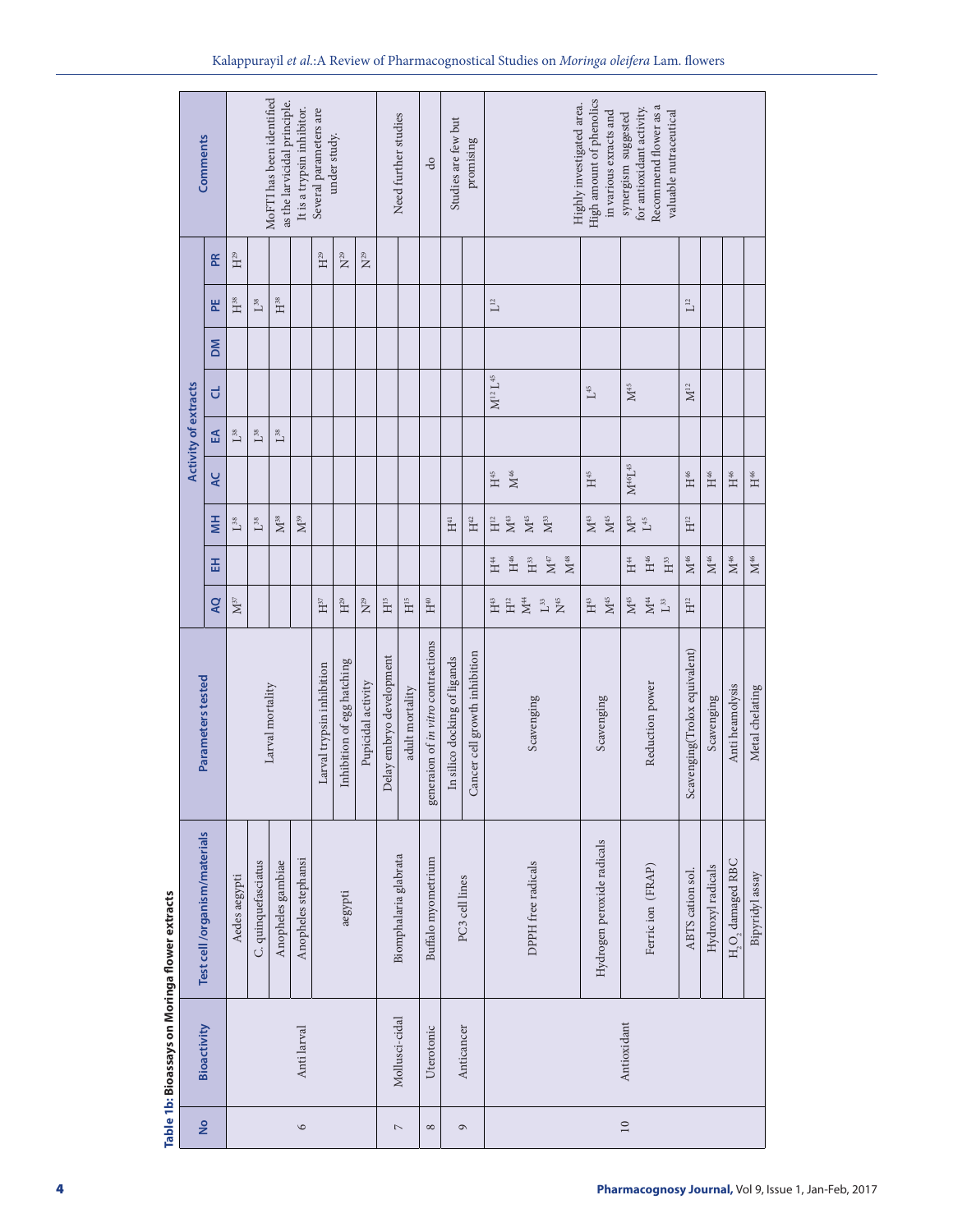|                                              | what are the compounds<br>pathway confirmed, but<br>Involvement of NF-kB<br><b>Comments</b><br>involved? |                                                      |                             |                                |                              |                      |                             | support hepatoprotective<br>Several expe-riments<br>potential                           |                         | osteo-protective potential<br>Many studies support | of the flower              | Need further studies                                  | applications for flower<br>Authors found novel<br>extracts |                                    |                                |                     |                                          |                             |                              |  |
|----------------------------------------------|----------------------------------------------------------------------------------------------------------|------------------------------------------------------|-----------------------------|--------------------------------|------------------------------|----------------------|-----------------------------|-----------------------------------------------------------------------------------------|-------------------------|----------------------------------------------------|----------------------------|-------------------------------------------------------|------------------------------------------------------------|------------------------------------|--------------------------------|---------------------|------------------------------------------|-----------------------------|------------------------------|--|
|                                              |                                                                                                          | Æ                                                    |                             |                                |                              |                      |                             |                                                                                         |                         |                                                    |                            |                                                       |                                                            |                                    |                                |                     | H <sup>61</sup>                          |                             |                              |  |
|                                              |                                                                                                          | 뿐                                                    |                             |                                |                              |                      |                             |                                                                                         |                         |                                                    |                            |                                                       |                                                            |                                    |                                |                     |                                          |                             |                              |  |
|                                              |                                                                                                          | MQ                                                   |                             |                                |                              |                      |                             |                                                                                         |                         |                                                    |                            |                                                       |                                                            |                                    |                                |                     |                                          |                             |                              |  |
|                                              |                                                                                                          | ರ                                                    |                             |                                |                              |                      |                             |                                                                                         |                         |                                                    |                            |                                                       |                                                            |                                    |                                |                     |                                          |                             |                              |  |
|                                              | <b>Activity of extracts</b>                                                                              | £Ā                                                   |                             |                                |                              |                      |                             | $H^{53}$                                                                                |                         |                                                    |                            |                                                       |                                                            |                                    |                                |                     |                                          |                             |                              |  |
|                                              |                                                                                                          | ¥                                                    |                             |                                |                              |                      |                             |                                                                                         |                         |                                                    |                            |                                                       |                                                            |                                    |                                |                     |                                          |                             |                              |  |
|                                              |                                                                                                          | H                                                    |                             |                                |                              |                      |                             |                                                                                         | $\mathsf{L}^{54}$       |                                                    | $H^{56}$                   | $H^{57}$                                              | $M^{58}$                                                   |                                    |                                |                     |                                          |                             |                              |  |
|                                              |                                                                                                          | 폾                                                    | $H^{25}$                    | $\mathbf{H}^{25}$              | $H^{25}$                     | $\mathbf{H}^{47}$    |                             | $H^{44}H^{51}$<br>$\rm H^{52}$<br>$\rm H^{50}$                                          |                         | H <sub>55</sub>                                    |                            |                                                       |                                                            |                                    |                                |                     |                                          |                             |                              |  |
|                                              |                                                                                                          | Q                                                    |                             |                                |                              |                      | $\mathcal{L}^{49}$          | $H^{50}$                                                                                |                         |                                                    |                            |                                                       | $H^{58}$                                                   | H <sub>59</sub>                    | H <sub>60</sub>                | $\mathbf{H}^{60}$   |                                          | $\rm H^{62}$                | $\mathbf{H}^{\mathfrak{ss}}$ |  |
|                                              |                                                                                                          | Parameters tested                                    | Inhibition of IFM mediators | Inhibition of proIFM cytokines | Increasing antiIFM cytokines | Protein denaturation | Inhibition of hindpaw edema | reduction of liver tissue oxidative<br>damage markers                                   | decrease in ulcer index | lowering of arthritic index                        | Osteoblastogenic potential | reduction in osteoclastic bone<br>markers and glucose | in viro antisickling                                       | to trivalent chromium<br>reduction | improvement in protein content | sensory improvement | Caseinolytic & milk clotting<br>activity | Gold nanoparticle synthesis | Hydroxyapatite nanoplates    |  |
|                                              | Test cell /organism/                                                                                     | RAW264.7 macrophages<br>Albino male rat<br>materials |                             |                                |                              |                      |                             | Paracetamol /is-oniazid<br>inophen/arsenic/CCl4/<br>Rats with acetam-<br>liver toxicity | Aspirin ulcers in rats  | Arthritic Wistar rats                              | SaOS2                      | $(STZ-OVX)$ rats.                                     | Deoxygenated RBC                                           | Hexavalent chromium                | Fermented maize and            | millet blend        | Azocaesin & skim milk                    | 1 M chloroauric acid        | [bmim] [BF4] fluid           |  |
| aple TC: bloassays on Mornga Flower Extracts |                                                                                                          | Bioactivity                                          |                             |                                | Anti infla-mmatory           |                      |                             | Hepato protective                                                                       | Antiulcer               |                                                    | Osteo protective           |                                                       | Antisickling                                               | Bioremediation                     | Bio fortification              |                     | Dairying                                 | Nanoparticle                | synthesis                    |  |
|                                              |                                                                                                          | $\frac{1}{2}$                                        |                             | $\Box$                         |                              |                      |                             | 12                                                                                      | 13                      |                                                    | 14                         |                                                       | 15                                                         | 16                                 | 17                             |                     | 18                                       | $\overline{19}$             |                              |  |

**Table 1c: Bioassays on Moringa Flower Extracts** Í P Table 1c Ri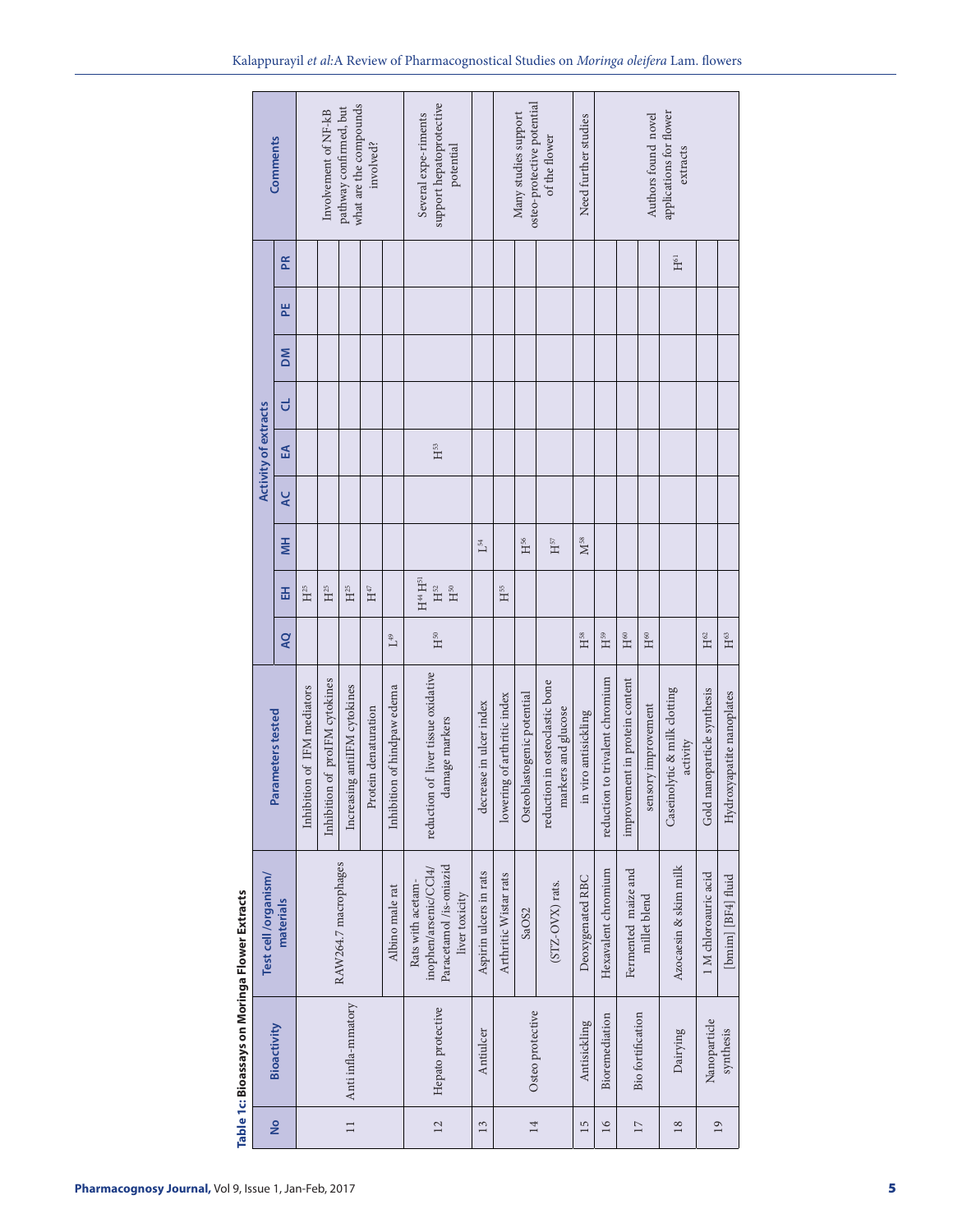were also attempted successfully. But we need more studies to arrive at a general conclusion on any such properties of the flower.

Table 1 shows that majority of the studies especially antimicrobial, antioxidant, anti inflammatory assays came up with awesome results indicating the huge therapeutic potential *M. oleifera* flower, but these studies still remain in the preliminary stage of investigations. It is can be conclusively said that most of the biologically active secondary metabolites responsible for above said properties can be extracted with polar solvents such as methanol ethanol or acetone. Though there are slight discrepancies between reports on the potentiality of different extracts, it may be due to unavoidable variations in protocol followed for sample collection and preparation. There is huge gap in the number of biologically active phytochemicals identified v/s isolated. In fact all reports suggest further investigations to elaborate up on the bioactivity of the extracts as well as to identify any 'ace compound' in them. Consider the antioxidant, antiinflammatory and hepatoprotective studies in which the same extract give positive results for several related assays. A detailed study well done on the anti inflammatory potential of ethanol extract demonstrates multiple actions such as the Inhibition of NO and pro inflammatory interleukins (IL-6, IL-1 β, TNF-  $\alpha$ , and PGE2) and at the same time helping formation of anti inflammatory IL-10 and IκB-α expressions-all these acting in unison to ameliorate inflammatory damage via NF-kB pathway in macrophages. Here the authors are yet to specify any compound for this pharmocological effect. In the anticancer study, *in silico* investigation predicted ligand binding of several compounds such as Quinic acid, alpha-Tocopherol-beta-D-mannoside, (4-Hydroxyphenyl) acetonitrile, Ethyl Oleatemade from GC MS analysis of methanol flower extract, more effectively to different drug targets than control drugs in PC3 cell lines. Incorporating such novel assays will lend more light on the specific action of novel phytochemicals. Similarly their synergism in effecting a desirable outcome is also a good possibility and the probable reason behind many of the traditional therapeutic uses. Elucidating these synergistic pathways or tracing the ace compound is a huge challenge for researchers but worth the time and energy as it will lay a strong foundation for evidence based application of traditional medicine systems and development of numerous potential plant extracts into novel drugs.

# **CONCLUSION**

Flowers of *Moringa oleifera*, hitherto unexplored part of otherwise hugely investigated *Moringa oleifera* plant is a storehouse of valuable bioactive phytochemicals. Preliminary investigations into the antibacterial, antifungal, antiviral, antioxidant anti inflammatory and anticancer investigations of various solvent extracts are highly promising. There is scope for detailed studies to elucidate the mechanism behind this high therapeutic potential of Moringa flower as well as to isolate purify and characterize the bioactive phytochemicals.

#### **ACKNOWLEDGEMENT**

None.

#### **CONFLICT OF INTEREST**

The author have no conflict of interest.

# **ABBREVIATIONS USED**

**AQ:** Aqueous; **EH:** Ethanol; **MH:** Methanol; **AC:** Acetone; **EA:** Ethyl acetate; **CL:** Chloroform; **DM:** Dichloromethane; **PE:** Petroleum ether; **PR:** Protein; **H:** Activity high; **M:** Medium; **L:** Low; **N-nil:** Blank cells-No reports found.

#### **REFERENCES**

- 1. Das BR, Kurup PA, Narasimha Rao PL. Antibiotic principle from Moringa pterygosperma. Naturwissenschaften. 1954;1;41(3):66-6.
- 2. Fahey JW. *Moringa oleifera*: A Review of the Medical Evidence for Its Nutritional, Therapeutic, and Prophylactic Properties. Part 1. Trees for Life Journal. 2005;1;1(5):1-15.
- 3. Inbathamizh L, Padmini E. Effect of geographical properties on the phytochemical composition and antioxidant potential of *Moringa oleifera* flowers. Bio Med Rx. 2013;1(3):239-47.
- 4. Koul B, Chase N. *Moringa oleifera* Lam.: Panacea to several maladies. JCPRCS. 2015;7(6):687-707.
- 5. Shubhashree M, Shantha T, Ramarao V, Reddy MP, Venkateshwaraul G. A review on the therapeutic uses of flowers as depicted in classical texts of Ayurveda and Sidha. J Res Educ Indian Med. 2015; 21:1-14. Available from www.scopemed.org/fulltextpdf.php?mno=42055.
- 6. Parrota JA. *Moringa oleifera* LAM., 1785. In: A. Roloff H. Weisgerber U. Lang and B. Stimm, Editors. Enzyklopadie der Holozgewachse, Hanbuch und Atlas der Dendrologie. Wiley – Vch Verlag GmbH & Co. KGA, Weinheim, p. 1-9; 2009.
- 7. Decraene LR, De Laet J, Smets EF. Floral Development and Anatomy of *Moringa oleifera* (Moringaceae): What is the Evidence for a Capparalean or Sapindalean Affinity?. Annals of Botany. 1998;82(3):273-84. http://dx.doi. org/10.1006/anbo.1998.0677.
- 8. Puri V. Floral anatomy of the Moringaceae with special reference to gynoecium constitution. Proceedings of the National Institute of Sciences of India Studies in Floral anatomy II;. National Institute of Sciences of India; 1942.
- 9. Muhl QE, duToit ES, Steyn JM, Apostolides Z. Bud development, flowering and fruit set of *Moringa oleifera* Lam. (Horseradish Tree) as affected by various irrigation levels. JARTS. 2014;114(2):79-87.
- 10. Kanthaswamy V. Studies on pollination and breeding behaviour in moringa (*Moringa oleifera* Lam). Vegetable Science. 2005;32(2):187-8.
- 11. Sánchez-Machado DI, Nú-ez-Gastélum JA, Reyes-Moreno C, Ramírez-Wong B, López-Cervantes J. Nutritional quality of edible parts of *Moringa oleifera*. Food Anal Methods. 2010;3(3):175-80. http://dx.doi.org/10.1007/s12161-009-9106-z.
- 12. Vyas S, Kothari SKS. Comparative analysis of phenolic contents and total antioxidant capacity of *Moringa oleifera* Lam. Phcog J. 2015;7(1):44-51. http://dx.doi. org/10.5530/pj.2015.7.5.
- 13. Igwilo IO, Ezeonu FC, Udedi SC, Ozumba NA. Comparative Studies on the Amino Acid Content of different parts of *Moringa oleifera* plant found in Awka, South-East, Nigeria. BCAIJ. 2011;5(2):124-7.
- 14. Ahmed KS, Banik R, Hossain MH, Jahan IA. Vitamin C (L-ascorbic Acid) Content in Different Parts of *Moringa oleifera* Grown in Bangladesh. ACSJ. 2015;9;11(1):1- 6.
- 15. Rocha-Filho CA, Albuquerque LP, Silva LR, Silva PC, Coelho LC, Navarro DM, *et al*. Assessment of toxicity of *Moringa oleifera* flower extract to Biomphalaria glabrata, Schistosoma mansoni and Artemia salina. Chemosphere. 2015;132:188- 92. http://dx.doi.org/10.1016/j.chemosphere.2015.03.041; PMid:25867917.
- 16. Sumathy R, Vijalakshmi M, Deecaraman M, Sankaranarayanan S, Bama P, Ramachandran J. Screening of secondary metabolites antioxidant and antimicrobial activity from the petals of *Moringa oleifera*. WJPPS. 2014;3(6):1829-43.
- 17. Sundari UT, Rekha S, Parvathi A. Phytochemical analysis of some therapeutic medicinal flowers. IJOP. 2012;2(3):583-5.
- 18. Sankhalkar S, Vernekar V. Quantitative and Qualitative analysis of Phenolic and Flavonoid content in *Moringa oleifera* Lam and *Ocimum tenuiflorum* L. Pharmacognosy Res. 2016;8(1):16. http://dx.doi.org/10.4103/0974-8490.171095; PMid:26941531 PMCid:PMC4753755.
- 19. Kheir SM, Kafi SK, Elbir H. The antimicrobial activity and phytochemical characteristice of *Moringa oleifera* seeds, leaves and flowers. WJPR. 2014.3;4(1):258-71.
- 20. Bargah RK. Preliminary test of phytochemical screening of crude ethanolic and aqueous extract of Moringa pterygosperma Gaertn. JPP. 2015;1;4(1):7-9.
- 21. Moura MC, Pontual EV, Gomes FS, Napoleão TH, Xavier HS, Paiva PM *et al*. Preparations of *Moringa oleifera* flowers to treat contaminated water. In: Justin A. Daniels, Editor. Advances in Envinronmental research Vol 21. Nova Science Publishers. 2011;21:269-85.
- 22. Inbathamizh L, Padmini E. Gas Chromatography-Mass Spectrometric analyses of methanol extract of *Moringa oleifera* flowers. IJCAS. 2012;3(5):1394-7.
- 23. Pino JA. Floral Scent Composition of *Moringa oleifera* Lam. J Essent Oil Bearing Plants. 2013;1;16(3):315-7.
- 24. Amaglo NK, Bennett RN, Curto RB, Rosa EA, Turco VL, Giuffrida A, *et al*. Profiling selected phytochemicals and nutrients in different tissues of the multipurpose tree *Moringa oleifera* L., grown in Ghana. Food Chemistry. 2010;15;122(4):1047-54.
- 25. Tan WS, Arulselvan P, Karthivashan G, Sharida F. *Moringa oleifera* flower extract suppresses the activation of inflammatory mediators in lipopolysaccharidestimulated RAW264. 7 macrophages via NF-kB pathway. Mediators of Inflamm. 2015. http://dx.doi.org/10.1155/2015/720171.
- 26. Bargah RK, Das C. A New flavonol glycoside from the flowers of Moringa pterygosperma. IOSR-JAC. 2012;3(1):1-3. http://dx.doi.org/10.9790/5736-0310103.